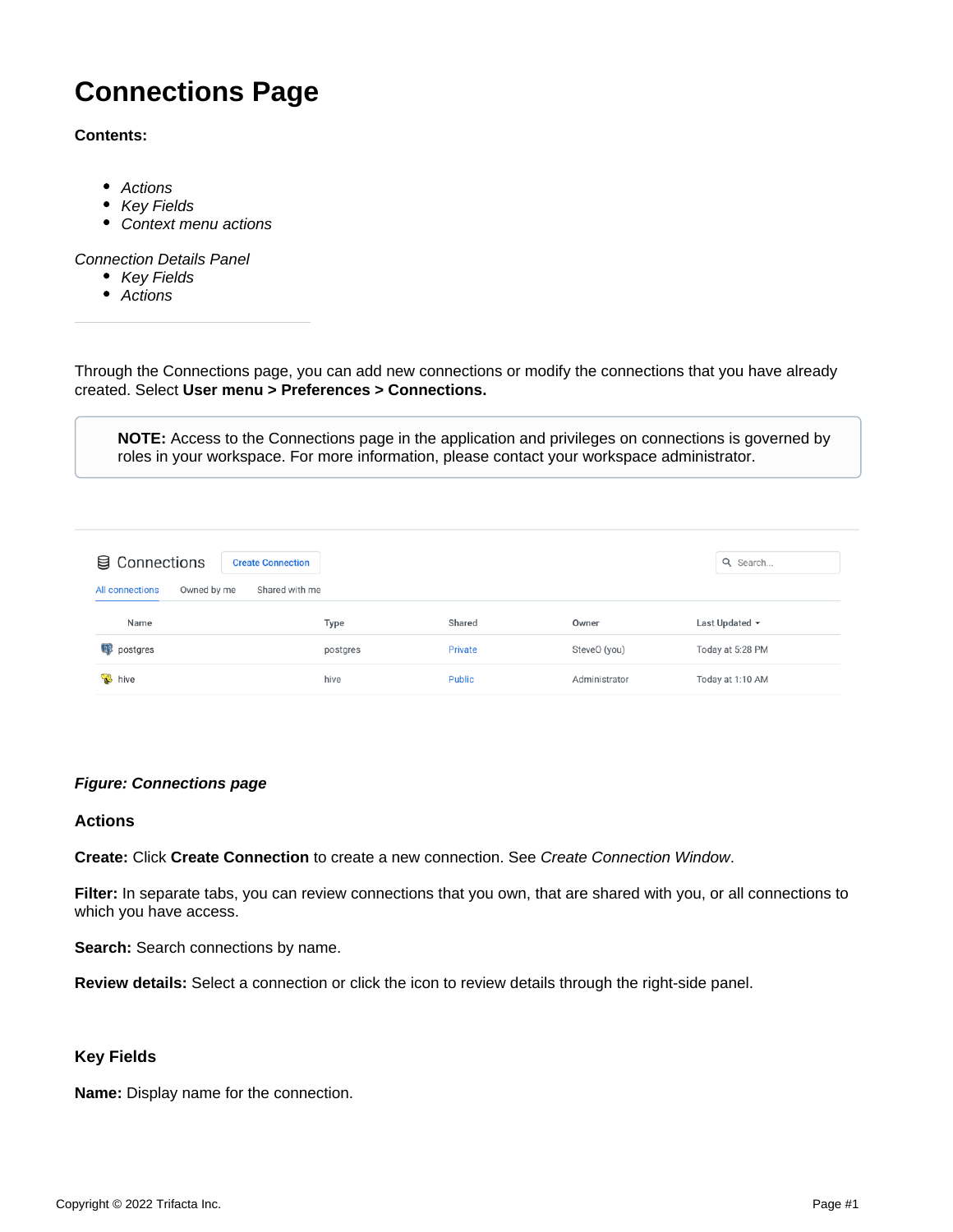**NOTE:** If the connection has been shared, you can review whether its credentials have also been shared.

**Type:** The type of connection.

**NOTE:** After you create a connection, you cannot modify its type.

For more information, see [Connection Types](https://docs.trifacta.com/display/r076/Connection+Types).

**Shared:** Review the sharing status of the connection:

Global - connection has been shared with all users of the workspace.

**NOTE:** To make a global connection private, you must delete the connection and recreate it.

- X Users:
	- If this value is 1, the connection is private.
	- If this value is greater than 1, the connection has been shared. Click the link in this column to review sharing status. See [Share Connection Window](https://docs.trifacta.com/display/r076/Share+Connection+Window).

#### <span id="page-1-0"></span>**Context menu actions**

**View Details:** Open the details of the connection in the side panel. See below.

**Edit:** If you own the connection, you can review and modify the connection.

- If the connection has been shared with you, you can edit it to modify the credentials.
- Administrators can edit public connections.
- See [Create Connection Window](https://docs.trifacta.com/display/r076/Create+Connection+Window).

**Share:** For connections that you own, you can modify the sharing status of them. See [Share Connection Window](https://docs.trifacta.com/display/r076/Share+Connection+Window).

**Delete:** Delete the connection.

**NOTE:** This option is only available to the connection owner if the connection is not used for any datasets.

## <span id="page-1-1"></span>Connection Details Panel

When a connection is selected, you can review its details and make modifications as needed through the panel on the right.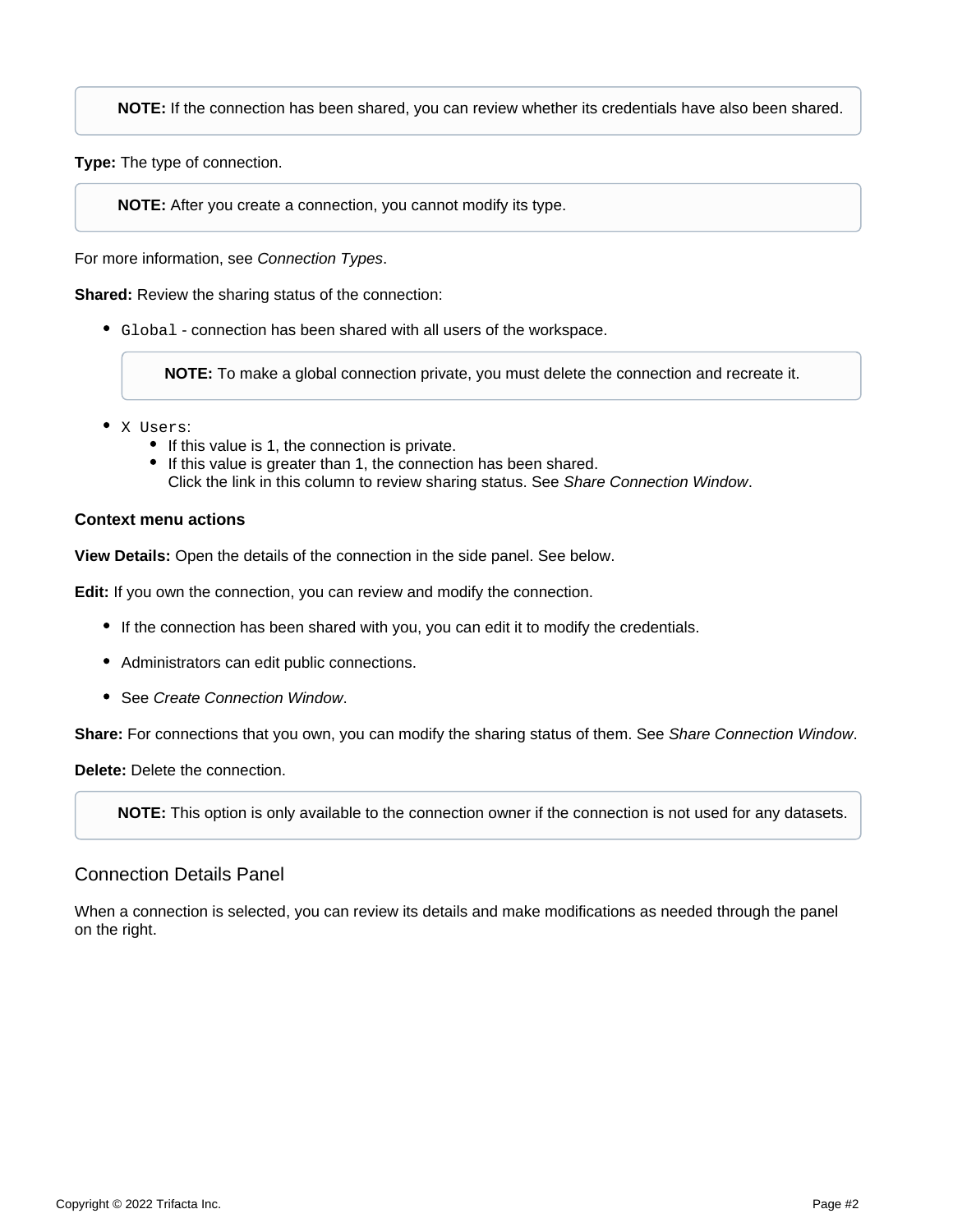...

# g postgres

# **Edit Connection**

| Connection Type           | postgres           |
|---------------------------|--------------------|
| Shared                    | Private            |
| Owner                     | Steve <sub>O</sub> |
| Created                   | Today at 5:28 PM   |
| Updated                   | Today at 5:28 PM   |
| Updated by                | Steve <sub>O</sub> |
| <b>Server Information</b> |                    |
| Host                      | myHost             |
| Port                      | 5432               |
| SSL                       | Disabled           |
| Database                  | myDB               |
|                           |                    |

myUserId

## Password .........

# **Figure: Connection Details panel**

## <span id="page-2-0"></span>**Key Fields**

Username

**Shared:** Number of users sharing the connection. If a link is present, click it to modify sharing of the connection. See [Share Connection Window](https://docs.trifacta.com/display/r076/Share+Connection+Window).

**Server Information:** For server-based connections, you can review the connection properties.

## <span id="page-2-1"></span>**Actions**

**Edit Connection:** If you own the connection, you can review and modify the connection.

- If the connection has been shared with you, connection properties are read-only.
- See [Create Connection Window](https://docs.trifacta.com/display/r076/Create+Connection+Window).

**Share:**You can share connections that you own or that are shared with you. See [Share Connection Window](https://docs.trifacta.com/display/r076/Share+Connection+Window).

**Delete:** Delete the connection.